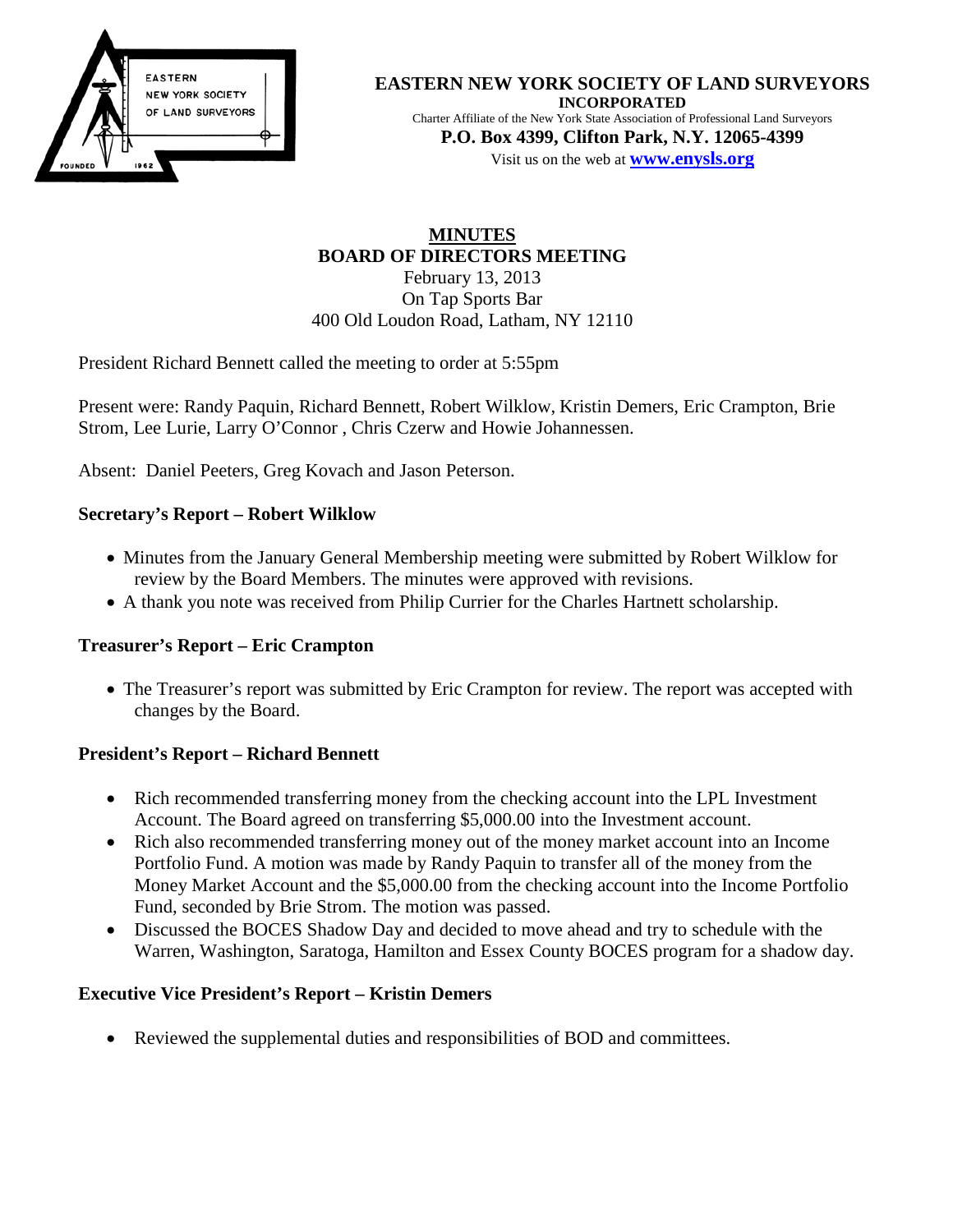### **Vice President's Report – Randy Paquin:**

• No report.

## **STANDING COMMITTEES:**

Nominating Committee: Jody Lounsbury: nothing to report.

Constitution & By-laws: Larry O'Connor, Bill Schraa:

• Continue to look into changing the Fiscal year and the budget due date.

Continuing Education: Jody Lounsbury, Chuck Lent: nothing to report

Ethics: Jim Vianna, Larry O'Connor, Jeff Ostertag, Kevin Rounds: nothing to report

Finance: Carl Rigdon, Bill Darling, Chris Czerw: nothing to report

Legislative: Larry O'Connor: nothing to report

Program: Randy Paquin, Charles Hartnett, Gary Michell:

- The March meeting will be rescheduled to the first Thursday, March  $7<sup>th</sup>$ , to coincide with the reshowing of the NYSAPLS sponsored webinar and held at the Crossgates Banquet House on Washington Avenue Extension in Albany.
- Randy asked for ideas for upcoming general membership meetings.

Public Relations: Jody Lounsbury: nothing to report

Scholastic Development: Kristin Demers, Randy Paquin:

Business Practice & Technical Information: Chris Czerw: nothing to report

Membership: Robert Wilklow, Steve Dickson: Nothing to report.

Website: Richard Bennett:

• Rich has added the missing 2012 minutes to the website and updated the committee and proprietors lists as well as the meeting pages.

Old Business: None

New Business:

• Rich Bennett recommended updating the handbook due to the outdated information that is currently in the handbook.